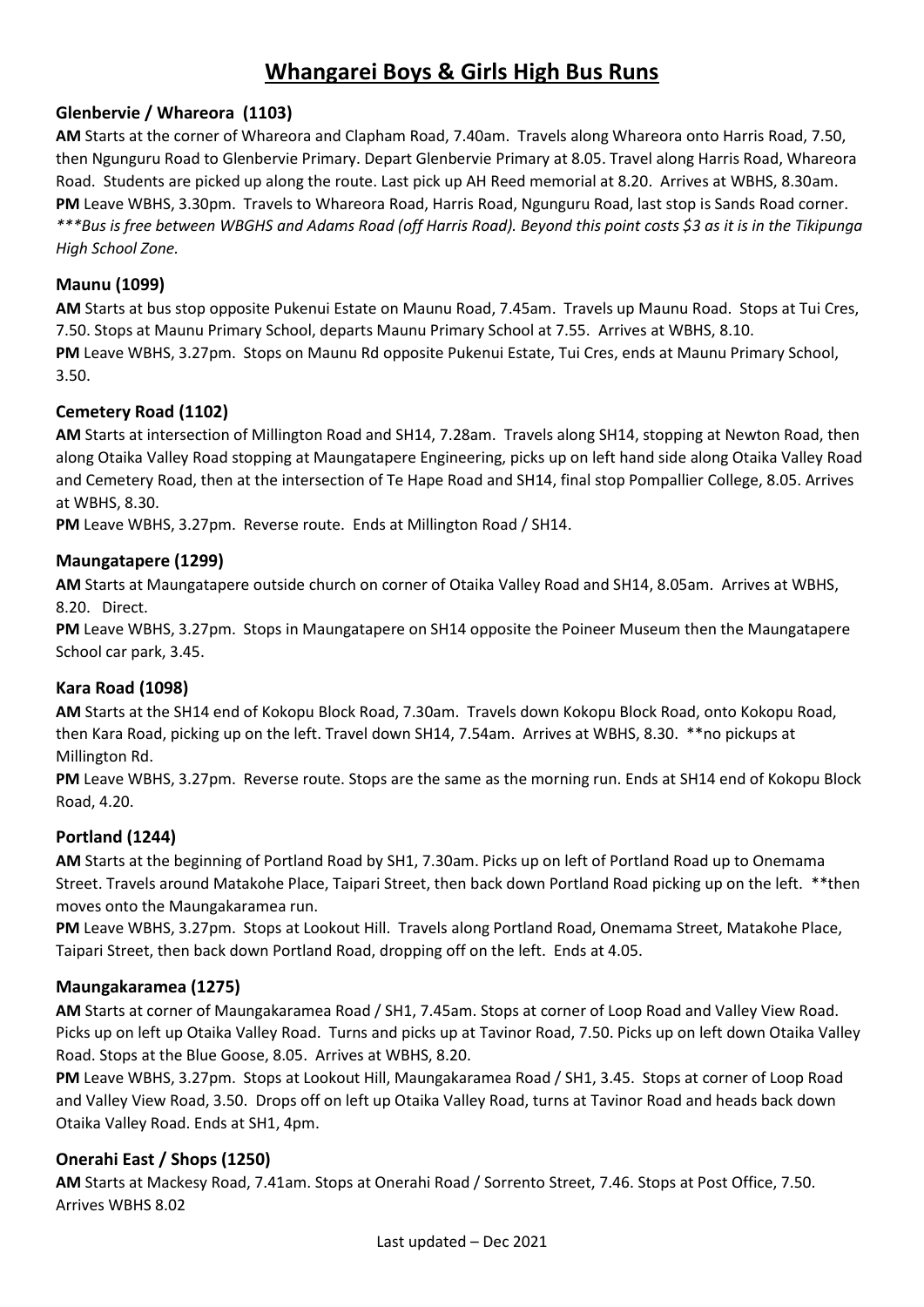**PM** Leave WBHS, 3.30pm. Stops at Onerahi Road / Sorrento Street and opposite Onerahi New World only. Last stop, 3.50.

## **Onerahi West (1252)**

**AM** Starts at Sherwood Road, 8.15am. Travels along Sherwood Road then onto Old Onerahi Road, Ross Street, Nottingham Road and back onto Old Onerahi Road – stopping at all bus stops. Last pick up at end of Old Onerahi Road by Onerahi Road. Arrives at WBHS, 8.35.

**PM** Leave WBHS, 3.30pm. Stops at Sherwood Road, 15.45. Travels along Old Onerahi Road, Ross Street, 15.50, Nottingham Road, Old Onerahi Road – stopping at all bus stops. Last drop of end of Old Onerahi Road by Onerahi Road, 15.55.

## **Raurimu / Excellere (1249)**

**AM** Starts at Onerahi Primary School, 7.55am. Travels along Church Road, Handforth Street, then stops on Pah Road, Raurimu Ave and at Onerahi Post Office. Arrives at WBHS, 8.20.

**PM** Leave WBHS, 3.27pm. Travels to Onerahi, along Onerahi Road, Church Street, Handforth Street, Pah Road, Raurimu Ave. Ends at Onerahi Primary School, 4pm.

## **Onerahi Airport (1100)**

**AM** Starts at corner of Church and Hill Streets, 8am. Stops along Church Street at McKenzie Ave and at Cliff Street bus stops, then travels along Weir Street and stops at the Kaiwaka Road bus stop. Last pick up is the Handforth Street bus stop on Pah road, 8.10. Arrives at WBHS, 8.30.

**PM** Leave WBHS, 3.30pm. Drop offs are in the same order and at the same locations as in the morning.

## **Whangarei Heads (1243)**

**AM** Starts at the end of Ocean Beach Road, 7.30am. Picks up on the left along route. Travels along Ocean Beach Road to Whangarei Heads Road. Stops at "The Deck" Reotahi Road, 7.45. Continues along Whangarei Heads Road to Nook Road, 7.50. Up to Tahunatapu Road, turns around. Back onto Whangarei Heads Road. Stops at Parua Bay school. Departs Parua Bay School, 8.05. Arrives at WBHS, 8.40.

**PM** Leave WBHS, 3.27pm. Route is reverse of the morning run, dropping off on the left. Stops at Parua Bay School at 4.05. Finishes at the end of Ocean Beach Road, 4.40.

## **Te Ronga Road (Parua Bay Express) (1260)**

**AM** Starts at Parua Bay School. Departs at 7.55am. Travels along Whangarei Heads Road. Picks up at Owhiwa Road and Parua Bay Marina. Arrives at WBHS, 8.35.

**PM** Leave WBHS, 3.27pm. Travels along Whangarei Heads Road. Drops off on the left from the Golf Club to Crisps Road, 4.05.

## **Scott Road (1253)**

**AM** Starts at Onerahi New World, 7.31am. Travels along Whangarei Heads Road to Scott Road, 7.45. Turns at the bus shelter. Travels back along Whangarei Heads Road picking up on the left. Stops at Onerahi Primary School, 7.54. Arrives at WBHS, 8.10.

**PM** Leave WBHS, 3.30pm. Stops at Onerahi New World, 3.50. Travels along Whangarei Heads Road, dropping off on the left, to the bus shelter at Scott road, 4.05.

## **Parua Bay - McGregors (1248)**

**AM** Starts at Parua Bay School, 8.05am. Travels along Whangarei Heads Road picking up on the left up to the Golf Club. Arrives at WBHS, 8.40.

**PM** Leave WBHS, 3.27pm. Travels along Whangarei Heads Road. First stop is opposite the Golf Club, 4pm. Stops opposite Parua Bay School then travels along Pataua South Road, Taiharuru Road, and ends at McGregors Bay, 16.20.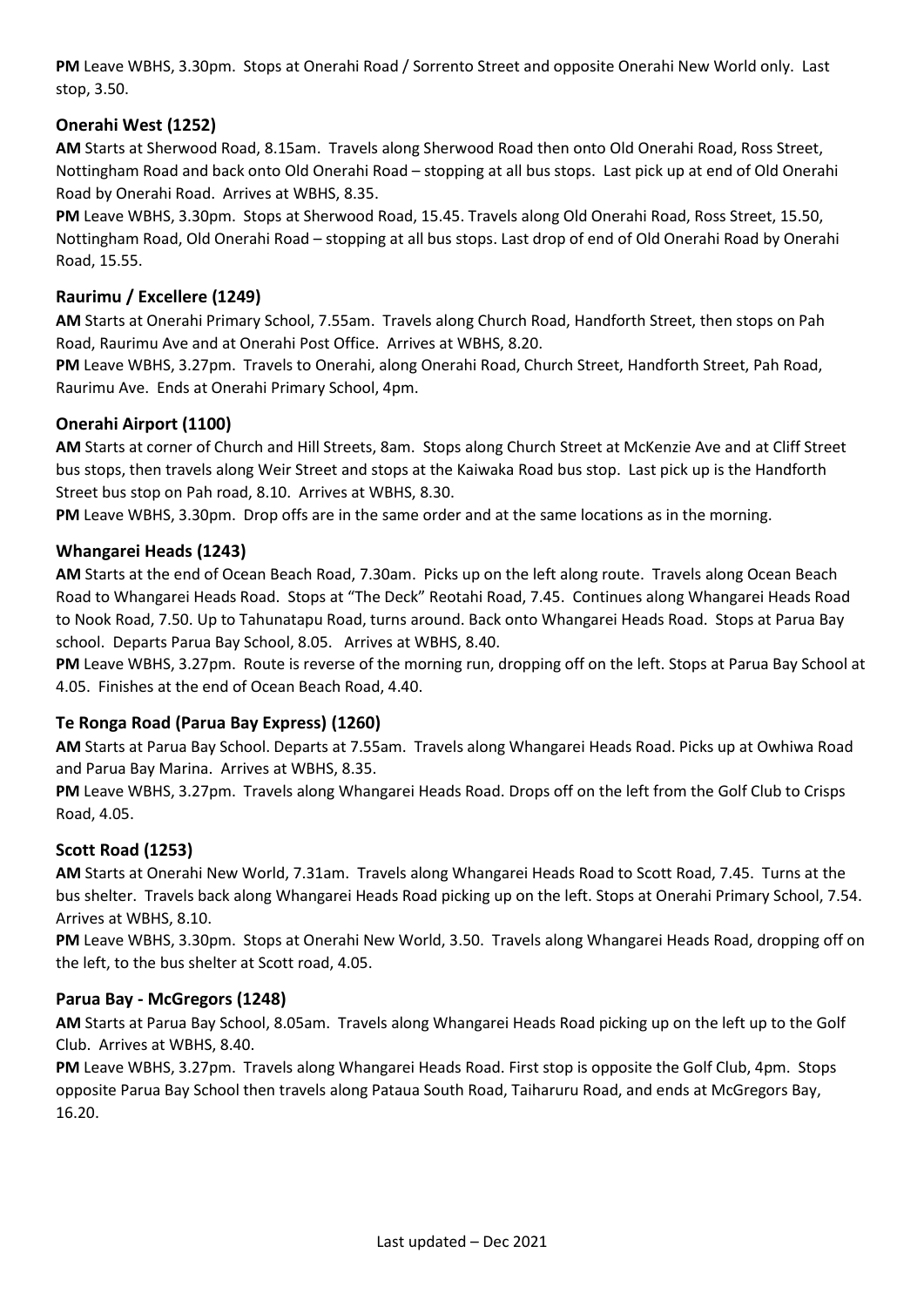# **Linked buses – Whangarei Heads**

## **Taiharuru (1293)**

**AM** Travels from Howard Harris Stock Yards, 7.40am, along Taranui and Whangarei Heads Roads to Parua Bay School, 8am.

**PM** Travels from Parua Bay School, 3.35pm, along Whangarei Head, Taranui and Telfer Roads.

## **Pataua (1017)**

**AM** Travels from Parua Bay school via Whangarei Heads & Pataua South Roads to 857 Pataua South Road, picking up on the way to Scott Road corner.

**PM** Travels from Scott Road corner in reverse of morning route.

**Owhiwa Road (1018)** – **AM** Departs Parua Bay School by 7.30am. Travels along Whangarei Heads & Owhiwa Roads to Mt Tiger Road junction. Return via Owhiwa & Whangarei Heads Roads to Parua Bay School, 8.05. **PM** Reverse Route. Starts at Paura Bay School.

## **Private / Pay Buses**

\$3 per single trip or \$25 for a 10 trip concession card (unless otherwise specified). Payment to the driver.

## **Tikipunga Link (1001)**

**AM** Departs Tikipunga Sports Grounds, 8.15am. Picks up at bus stops along Kiripaka Drive. Arrives at WBHS, 8.30. **PM** Departs WBHS, 3.23pm. Drops off along Kiripaka Road to Tikipunga High. Arrives at Tikipunga Sports Grounds, 3.35.

## **Kamo Link**

**AM** Departs Kamo High School at 8.39am. Arrives at WBHS at 9.05. \*\*subject to change\*\* **PM** Departs WBHS at 3.15pm. Arrives at Kamo High School at 3.25

## **Kamo / Hikurangi -** *\$3 Kamo (concession \$25), \$4 Hikurangi (concession \$35)*

**AM** Starts at the North end of King Street, Hikurangi, 7.35am. Travels through Hikurangi then along SH1, right onto Pipiwai Road, then left on to Dip Road. Stops at the corner of Three Mile Bush and Dip Roads at 7.55am and onto Kamo Road. Stops at all bus stops along the way including beside the Happy Dragon takeaways on Kamo Road and Hailes Ave, 8am. Arrives at WBHS at 8.20.

**PM** Leaves WBHS at 3.40pm. Route is reverse to the morning run stopping at all bus stops along the way including opposite Hailes Road and outside McDonalds Kamo, 3.50. Ends at top end of King Street, Hikurangi, 4.10pm.

## **Waipu - \$525 per term (2020 price, may vary in 2021 )**

**Term tickets sold by Leabourn. Contact 0800 994 404 or email [office@leabourn.co.nz](mailto:office@leabourn.co.nz)** for further details.

**AM** Departs from the intersection of SH1 and Brooks Road, 7.25am. Travels along SH1 and into Waipu, picking up at the Monuments, 7.31. Returns to SH1 picking up at the GAS Station on SH1 at 7.45, then Mata Hall at 7.50. Arrives at WBHS at 8.15.

**PM** Departs at WBHS, 3.25pm. Reverse of morning route with the last stop at the intersection of SH1 and Glenmohr Road at 4.20.

## **Dargaville - \$10\* per trip or a 10 concession for \$90 (\*varies depending on pick up and drop off point.) Tickets to be purchased from Te Wai Ora Coachlines. Contact George on 027 4822 950**

**AM** departs Dargaville at 7.30am. Stops at Tanowahine, 7.40; Taniteroria, 7.50; Maungatapere 8.05; Whangarei Hub 8.20am; WBHS/WGHS 8.30am.

**PM** departs WBHS/WGHS bus bay at 3.25pm. Stops at Whangarei Hub, 4pm; Maungatapere, 4.15; Tahiteroria, 4.30; Tangowahine, 4.40pm; Dargaville, 5pm.